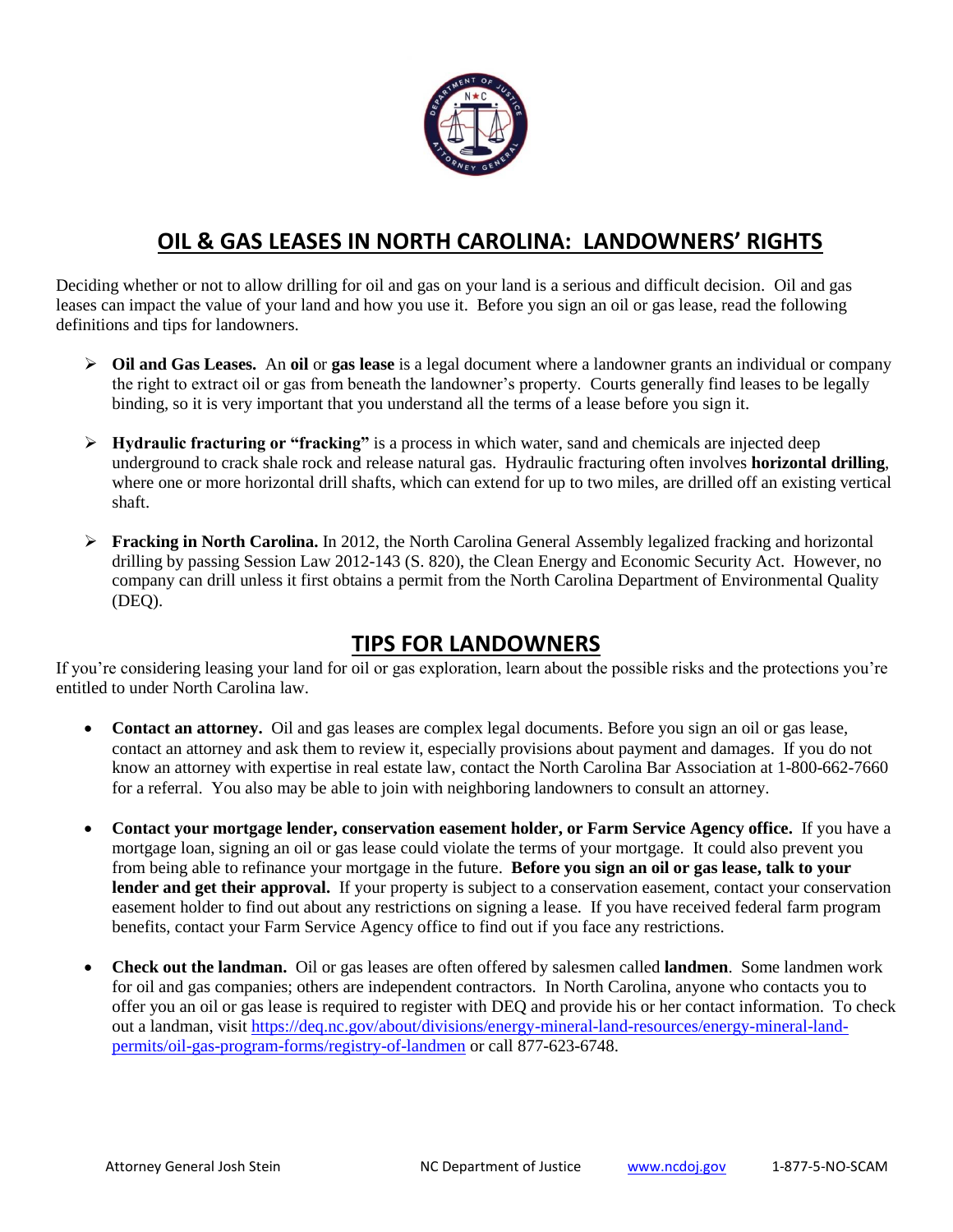- **Research the company.** If you lease your land to a company for oil and gas exploration, you'll be dealing with that company for years to come. Before you sign a lease, check with the North Carolina Secretary of State's office at [www.secretary.state.nc.us/corporations](http://www.secretary.state.nc.us/corporations) or 919-807-2000 to find out if the company is registered to do business in North Carolina. Also, ask your attorney to check out the company.
- **Know the risks to your land and water supply.** Exploring for oil or gas on your property will likely disrupt and possibly damage your land, your home, your crops and your water supply. Different kinds of leases allow different levels of impact. A **non-development lease** allows oil or gas to be extracted, but does not allow access to the surface of the landowner's property. A **development lease** allows access to the surface of the land for drilling and operating the well. This means the operator is generally allowed to clear trees, build roads, and construct a well pad and pipelines on your land, among other things. Each well pad disturbs 7 to 9 acres of land on average. Drilling can also cause noise and increased truck traffic around your property.
- **Make sure your payment is reasonable.** Oil and gas leases usually include three kinds of payments**. (1) A bonus payment** is made when the lease is signed, often based on the number of acres leased. North Carolina law requires that any bonus payment be made within 60 days of the lease being signed. **(2) Payment for surface damages to the property**. North Carolina law requires that landowners be paid for any damage to livestock, crops, timber, or personal property that's damaged, as well as for damage to an existing water supply. **(3) Royalties**. Royalties are a percentage of the proceeds of the sale of any oil or gas produced, and you'll only receive royalties if your land produces oil or gas. North Carolina law requires that landowners be paid a minimum royalty of 12.5 percent for any oil or gas produced, without any deductions for costs.
- **Make sure it covers damages and costs**. Oil and gas exploration on your property may damage your land, home, crops and/or water supply, and you may also face unexpected costs. Provisions of the lease that spell out how you would be paid for any damages need to be broad enough to cover all the types of damages or costs that you may face. For example, if you farm, you could face additional federal or state taxes if a certain percentage of your land is taken out of agricultural production due to oil and gas production. Find out whether you will be paid back for any additional taxes you may owe.
- **Talk with your neighbors.** There is strength in numbers, so you may want to consider negotiating your lease together with a group of neighbors. By working together, you may be able to get more favorable lease terms, including higher payments and better reimbursement for damages and costs.
- **Get all promises in writing, and get a copy of your lease.** Make sure any promises or conditions you discuss are in writing and are part of the lease. Also, be sure to get a copy of your lease. North Carolina law requires that all leases and any lease assignments be recorded with the register of deeds for the county where the property is located. Know that if you sign a lease to allow oil or gas drilling on your property, it may continue for many years because the lease will last as long as oil or gas is being produced.
- **Get a copy of your legal protections.** At the time landmen or companies offer you an oil or gas lease, they are required to give you a copy of the North Carolina law that protects you. The law that legalized fracking also provides important protections for landowners (see North Carolina General Statute Chapter 113, Article 27, Part 3, Landowner Protection, available online at [www.ncleg.net.](http://www.ncleg.net/)) A detailed summary of these protections is available on the North Carolina Attorney General's website at [www.ncdoj.gov.](http://www.ncdoj.gov/) Ask your lawyer to be sure your lease complies with North Carolina law or provides greater protections.
- **Don't be pressured to sign, and know your right to cancel.** Take your time before you a sign an oil or gas lease, and don't let high-pressure sales tactics force you to make a decision before you're ready. If you sign, you will have seven days to cancel it under North Carolina law without any penalty. To cancel your lease, send the company a written notice that you want to cancel.